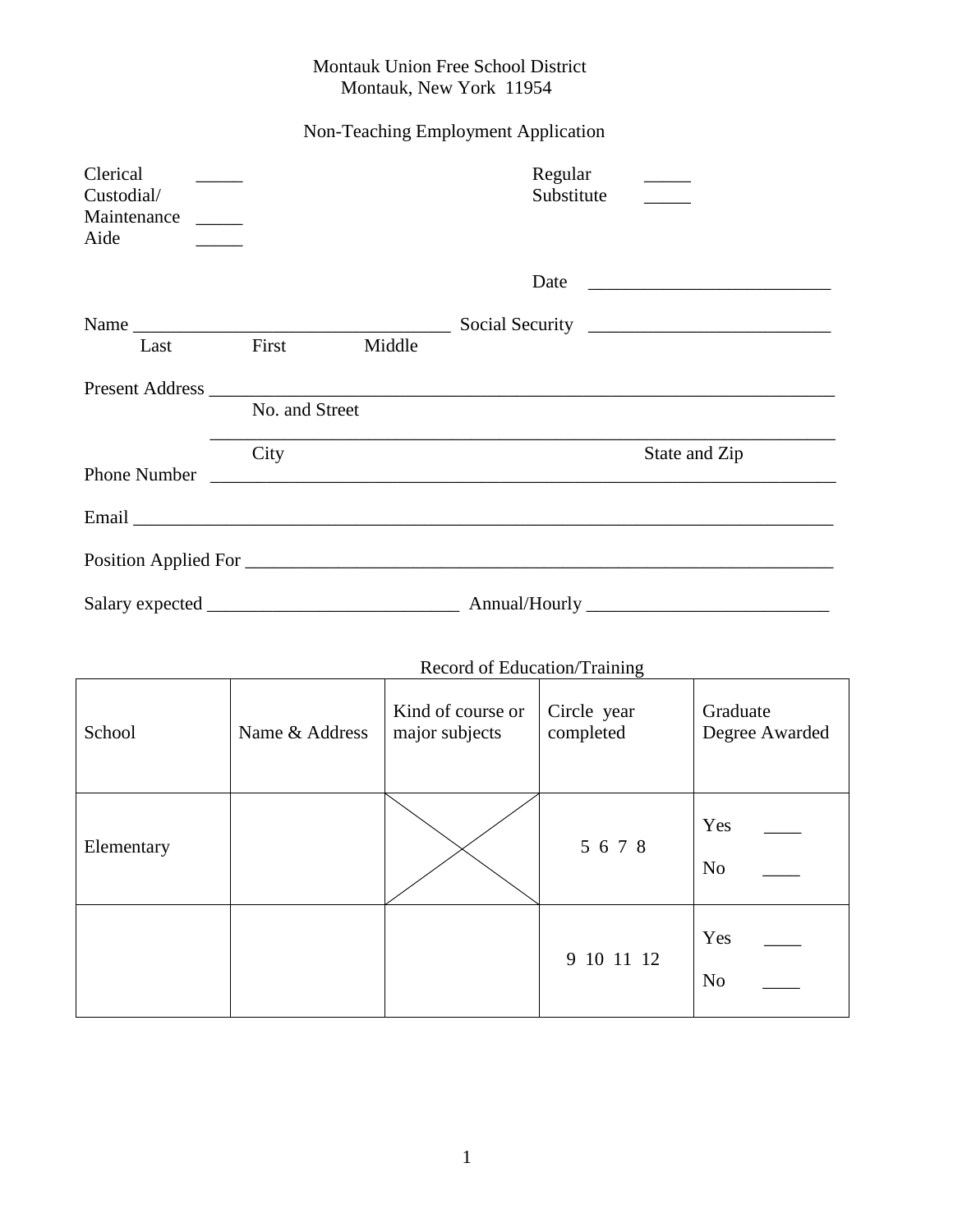| School  | Name & Address | Kind of course or<br>Major subjects | Circle year<br>completed | Graduate ?<br>Degree awarded |
|---------|----------------|-------------------------------------|--------------------------|------------------------------|
| College |                |                                     |                          |                              |
| Other   |                |                                     |                          |                              |

## Additional Knowledge and/or Training Clerical and/or Aide Applicants only

| Can you | Type | # of words per |
|---------|------|----------------|
|         |      | minute         |
|         |      |                |

Using a scale of A-Excellent; B-Above average; C-Average; D-Poor; and NE-no experience, list your evaluation of your different skill development and experience level in the following:

Computer \_\_\_\_\_ Calculator \_\_\_\_ Copy Machine \_\_\_\_ Others \_\_\_\_\_\_\_

## Custodial /Maintenance Applicants only

Using a scale of A-Excellent; B-Above average; C-Average; D-Poor; and NE-no experience, list your evaluation of your different skill development and experience level in the following:

| Carpentry        | Painting                           | Plumbing       |               |
|------------------|------------------------------------|----------------|---------------|
| Heating<br>$---$ | Waxing<br>$\overline{\phantom{a}}$ | Groundskeeping | $\frac{1}{2}$ |
| Tractor-Truck    | (Large Areas)                      |                |               |
| Operation        |                                    |                |               |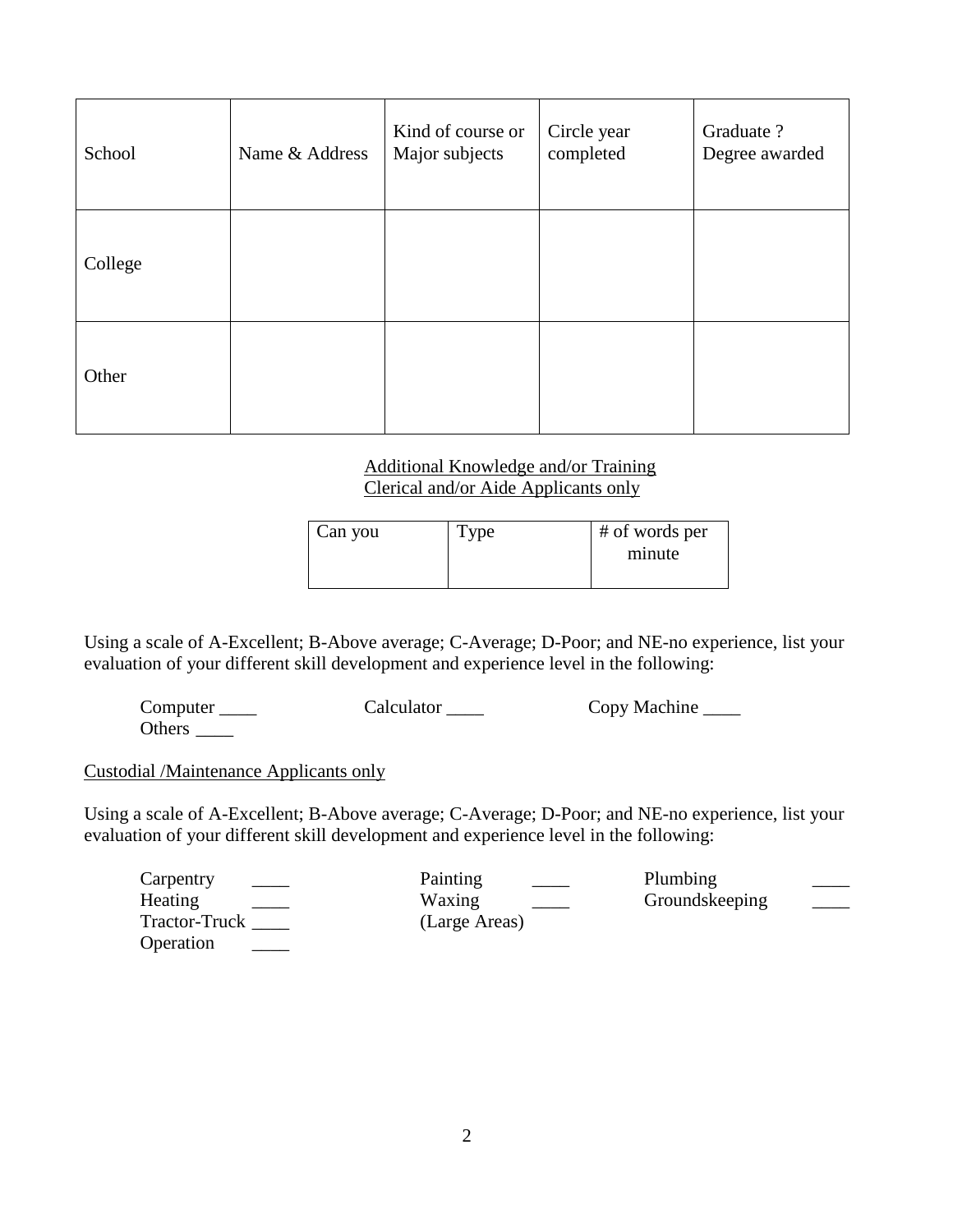Previous employment: complete the requested information below. (Begin with your most recent job and list in reverse order.)

| Company<br>Address | From - To | Job<br>Performed | Reason for<br>leaving | Supervisor | Starting<br><b>Hourly Rate</b> | Ending<br><b>Hourly Rate</b> |
|--------------------|-----------|------------------|-----------------------|------------|--------------------------------|------------------------------|
|                    |           |                  |                       |            |                                |                              |
|                    |           |                  |                       |            |                                |                              |
|                    |           |                  |                       |            |                                |                              |
|                    |           |                  |                       |            |                                |                              |
|                    |           |                  |                       |            |                                |                              |
|                    |           |                  |                       |            |                                |                              |

Recommendations: Three (3) written recommendations must be on file with this application in order to be considered for the position.

Work References: Give name, address and position of persons qualified to evaluate your abilities and certify to your work habits and experiences.

| Name and Occupation | Address | Phone # |
|---------------------|---------|---------|
|                     |         |         |
|                     |         |         |
|                     |         |         |
|                     |         |         |
|                     |         |         |
|                     |         |         |

A practical test of your capabilities may be administered.

Other information/questions

1. Have you ever been convicted of a crime? Give details:

\_\_\_\_\_\_\_\_\_\_\_\_\_\_\_\_\_\_\_\_\_\_\_\_\_\_\_\_\_\_\_\_\_\_\_\_\_\_\_\_\_\_\_\_\_\_\_\_\_\_\_\_\_\_\_\_\_\_\_\_\_\_\_\_\_\_\_\_\_\_\_\_\_\_\_ \_\_\_\_\_\_\_\_\_\_\_\_\_\_\_\_\_\_\_\_\_\_\_\_\_\_\_\_\_\_\_\_\_\_\_\_\_\_\_\_\_\_\_\_\_\_\_\_\_\_\_\_\_\_\_\_\_\_\_\_\_\_\_\_\_\_\_\_\_\_\_\_\_\_\_ \_\_\_\_\_\_\_\_\_\_\_\_\_\_\_\_\_\_\_\_\_\_\_\_\_\_\_\_\_\_\_\_\_\_\_\_\_\_\_\_\_\_\_\_\_\_\_\_\_\_\_\_\_\_\_\_\_\_\_\_\_\_\_\_\_\_\_\_\_\_\_\_\_\_\_